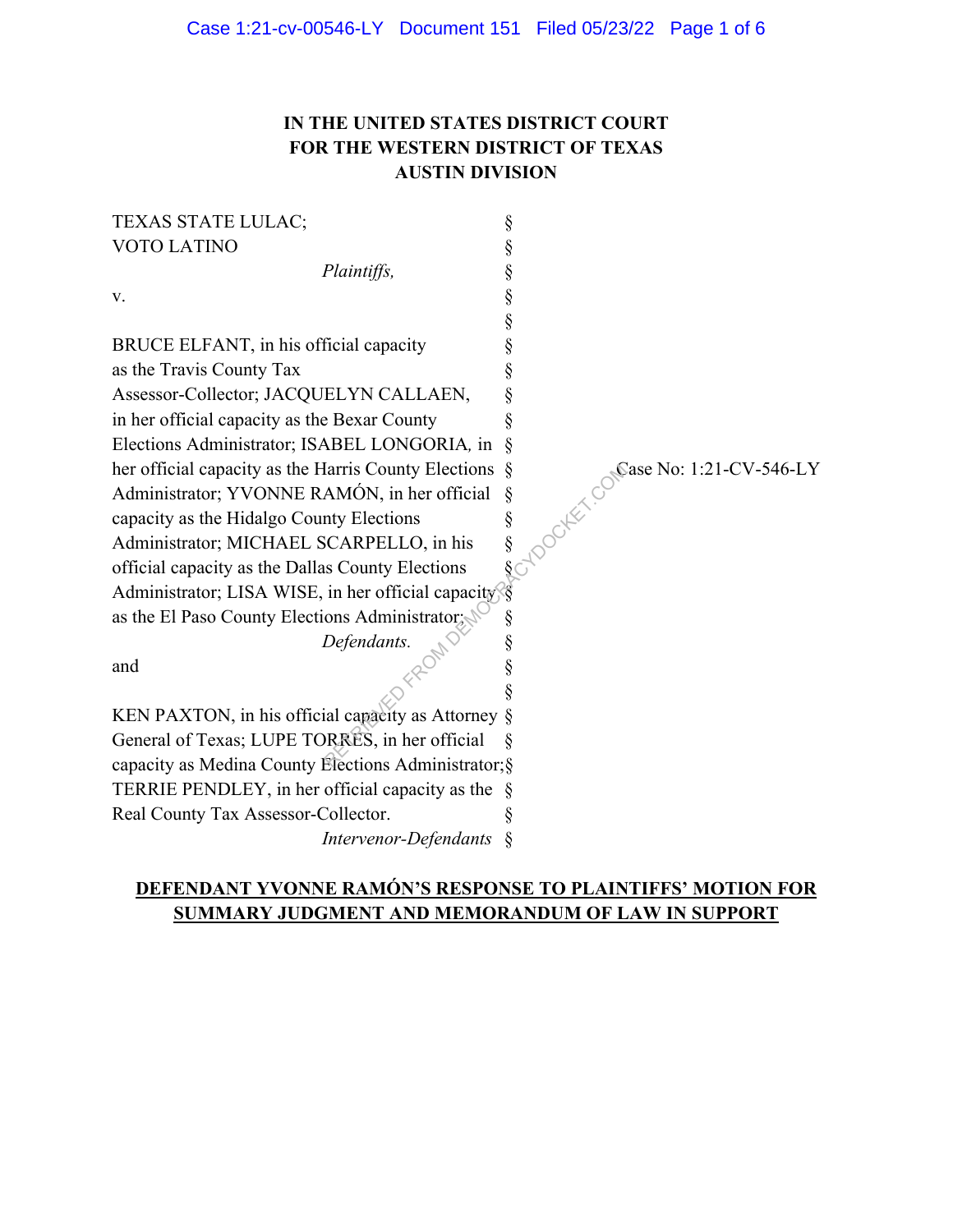### **RESPONSE TO MOTION FOR SUMMARY JUDGMENT**

Defendant YVONNE RAMÓN, in her official capacity as the Elections Administrator of Hidalgo County, Texas, respectfully files this response to Plaintiffs' Motion for Summary Judgment and asks the Court to enter an order denying Plaintiffs' Motion filed on May 9, 2022 at ECF No. 140. In support of this Response, Defendant states as follows:

### **SUMMARY OF ARGUMENT**

Plaintiffs seek injunctive relief against Defendant Yvonne Ramón in her official capacity as the Elections Administrator of Hidalgo County. However, in order to establish their entitlement to such relief, Plaintiffs must provide evidence of an official policy promulgated by Defendant Ramón. *Los Angeles County v. Humphries*, 562 U.S. 29, 36-37 (2010). Plaintiffs do not provide any evidence of such a policy in their Motion for Summary Judgment, pointing instead only to policies promulgated by the State of Texas. Because Plaintiffs have failed to establish the absence of a genuine issue of material fact with respect to an essential element of their claims against Defendant Ramón, summary judgment is not appropriate and the motion should be denied. St provide evidence of an official policy<br>x v. Humphries, 562 U.S. 29, 36-37 (201<br>cy in their Motion for Summary Judgme<br>State of Texas. Because Plaintiffs have fail fact with respect to an essential eler<br>y judgment is not

# **STATEMENT OF FACTS**

Plaintiffs Texas State LULAC and Voto Latino brought suit against Defendant Yvonne Ramón in her official capacity as the Hidalgo County Elections Administrator and against other County Elections Administrators pursuant to 42 U.S.C. §§1983 and 1988. (ECF No. 1) Plaintiffs challenge the constitutionality of S.B. 1111, which amended Chapters 1 and 15 of the Texas Elections Code. Plaintiffs allege that the provisions of S.B. 1111 violate the First, Fourteenth, and Twenty-Sixth Amendments to the United States Constitution. Specifically, Plaintiffs allege that "S.B. 1111 infringes on the rights to free speech and expression in violation of the First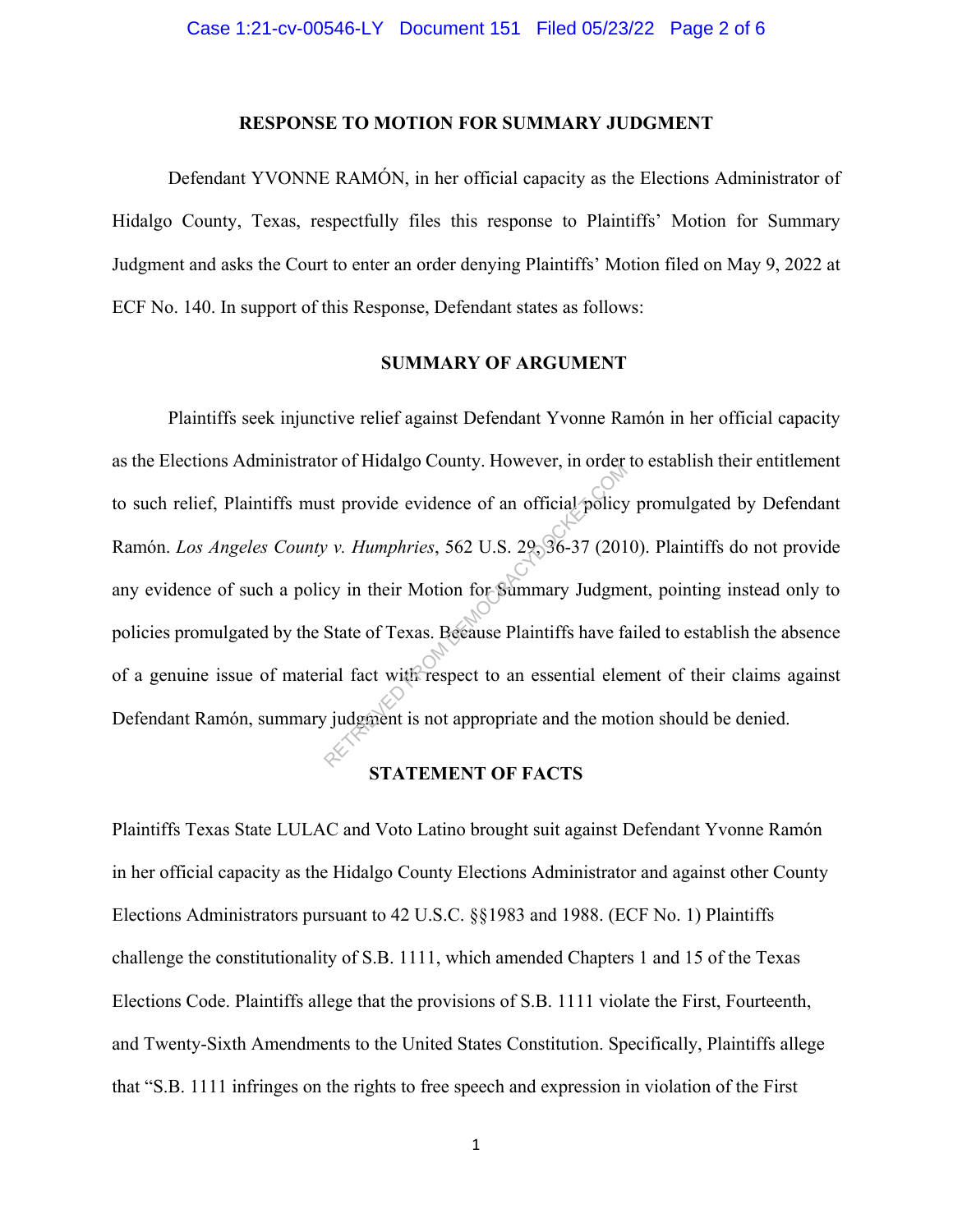## Case 1:21-cv-00546-LY Document 151 Filed 05/23/22 Page 3 of 6

Amendment (Count I), unduly burdens the right to vote in violation of the First and Fourteenth Amendments (Count II), and denies or abridges the right to vote on account of age in violation of the Twenty-Sixth Amendment (Count III)." (ECF No. 140, pgs. 13-14). Texas Attorney General Ken Paxton, Medina County Elections Administrator Lupe Torres, and Real County Tax Assessor-Collector Terrie Pendley intervened in support of S.B. 1111. (ECF No. 76) Plaintiffs have now filed for summary judgment seeking an order enjoining Defendants and Intervenors from enforcing the challenged provisions of S.B. 1111. (ECF No. 140, pg. 1)

## **ARGUMENT**

# I. Legal Standard

Summary judgment is appropriate where no genuine issue of material fact exists. *See Celotex Corp. v. Catrett*, 477 U.S. 317, 327 (1986). It should only be granted if the movant shows that "there is no genuine dispute as to any material fact and the movant is entitled to judgment as a matter of law." Fed. R. Civ. P. 56(a); *Celotex Corp.*, 477 U.S. at 322. The movant bears the burden of identifying those portions of the record it believes demonstrate the absence of a genuine issue of material fact. *Triple Tee Golf, Inc. v. Nike, Inc.*, 485 F. 3d 253, 261 (5th Cir. 2007). Disputes are genuine if "a reasonable jury could return a verdict for the nonmoving party." *Anderson v. Liberty Lobby, Inc.*, 477 U.S. 242, 255 (1986). ppropriate where no genuine issue of mat<br>  $8117, 327$  (1986). It should only be grant<br>  $x$  as to any material fact and the movant<br>  $P. 56(a)$ ; *Celotex Corp.*, 477 U.S. at 322.<br>  $x$  of the record it believes demonstrate th

# **II. Plaintiffs Have Failed to Establish the Existence of an Official Policy Promulgated by Yvonne Ramón, an Essential Element of Their Claim**

A. *Monell* and *Los Angeles County* require Plaintiffs to prove an official policy promulgated by Defendant Ramón that is the "moving force" of the alleged constitutional violations.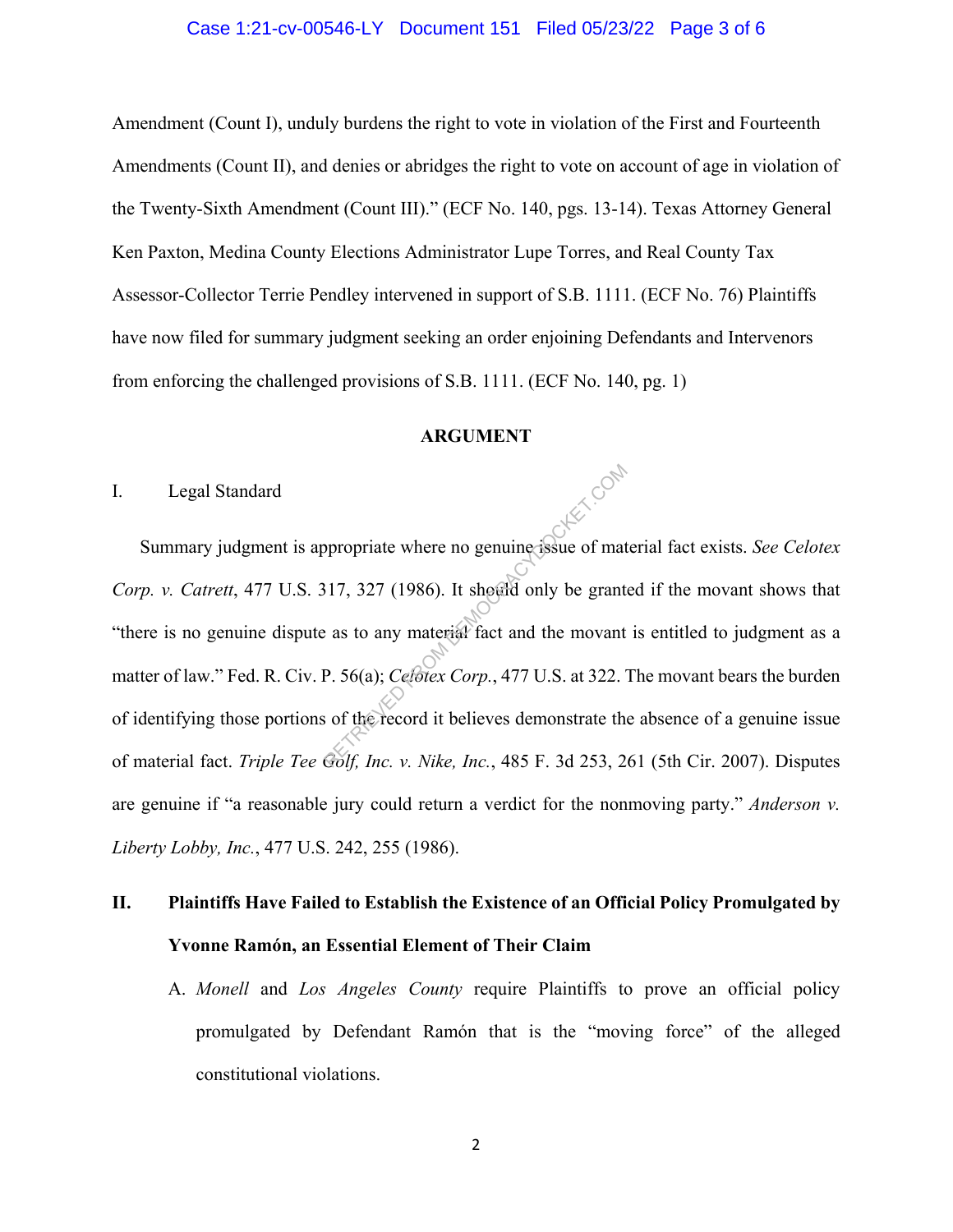## Case 1:21-cv-00546-LY Document 151 Filed 05/23/22 Page 4 of 6

Plaintiffs have brought this suit against Defendant Yvonne Ramón in her official capacity as Hidalgo County Elections Administrator. Official-capacity suits "generally represent only another way of pleading an action against an entity of which an officer is an agent." *Kentucky v. Graham*, 473 U.S. 159, 166 (1985) (quoting *Monell v. New York City Dept. of Social Services*, 436 U.S. 658, 693, n. 55 (1978)). As long as the government entity receives notice and an opportunity to respond, and official-capacity suit is to be treated, in all respects other than name, as a suit against the entity, for the entity is the real party in interest. *Id*.

In suits against a local governmental entity under 42 U.S.C. §1983, it is only when "execution of a government's policy or custom, whether made by its lawmakers or by those whose edicts or acts may fairly be said to represent official policy, inflicts the injury that the government as an entity is responsible." *Monell*, 473 U.S. at 694. The same requirements apply whether the suit seeks monetary or prospective relief. The Supreme Court stated, "The language of §1983 read in light of *Monell*'s understanding of the legislative history explains why claims for prospective relief, like claims for money damages, fall within the scope of the 'policy or custom' requirement." *Los Angeles County v. Humphries*, 562 U.S. 29, 36-37 (2010). In claims for prospective relief, no less than claims for money damages, "Congress intended potential §1983 liability where a municipality's *own* violations were at issue but not where the violations of *other* were at issue." *Id.* (emphasis in the original). Therefore, before a local governmental unit can be held responsible for alleged constitutional violations, a plaintiff must establish "a policymaker, an official policy, and a violation of constitutional rights whose 'moving force' is the policy or custom." *Ratliff v. Aransas County*, 948 F.3d 281, 285 (5th Cir. 2020). In their motion for summary judgment, Plaintiffs do not present evidence of any policy or custom promulgated by Defendant Yvonne Ramón which is the moving force of the alleged violations of constitutional rights. Because this is custom, whether made by its lawmakers<br>epresent official policy, inflicts the injur-<br>ell, 473 U.S. at 694. The same requirem<br>we relief. The Supreme Court stated, "The<br>ding of the legislative history explains<br>damages fall wi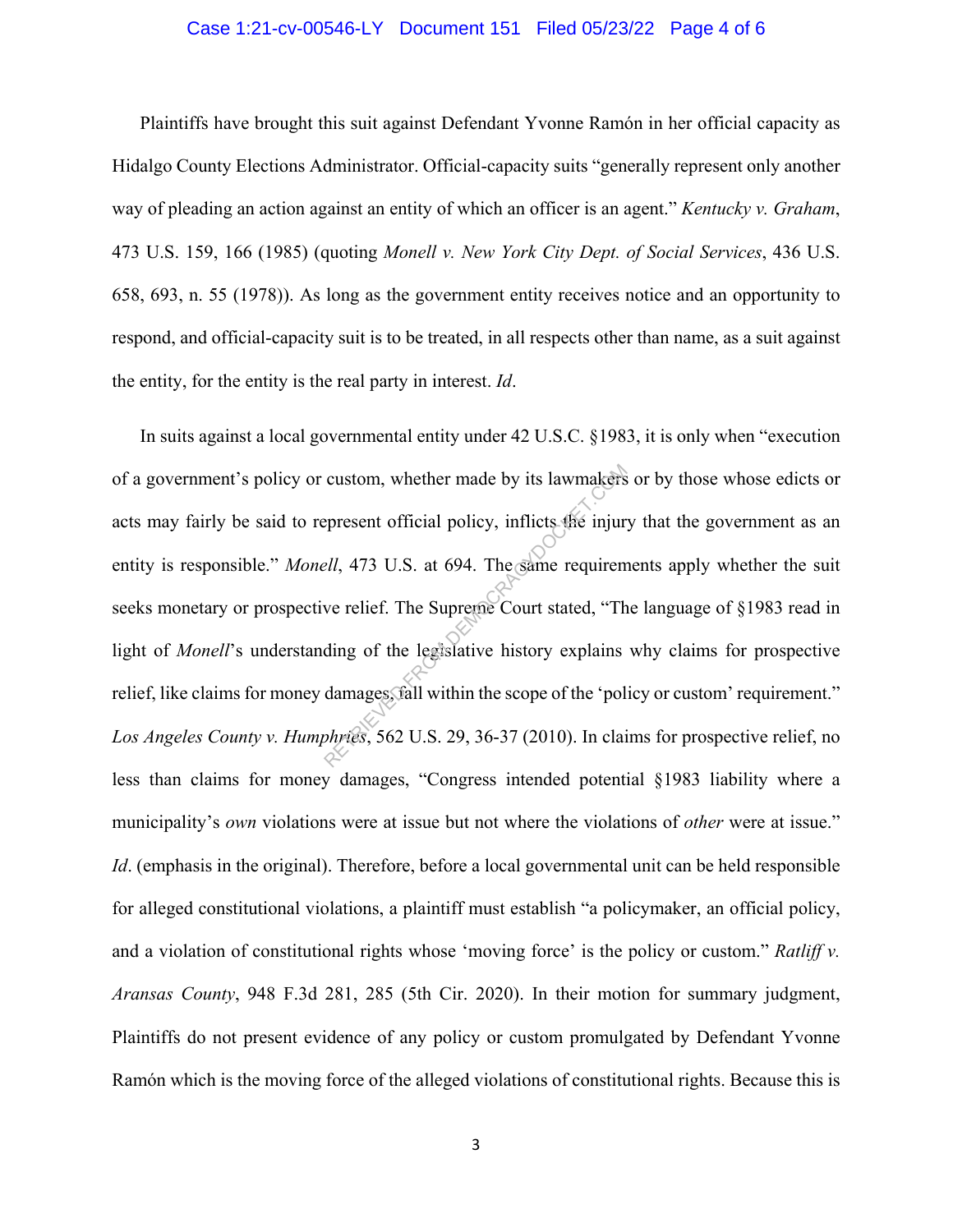## Case 1:21-cv-00546-LY Document 151 Filed 05/23/22 Page 5 of 6

an essential element of their claims against Defendant Ramón, summary judgment against her is not proper and should be denied.

B. Plaintiffs' Motion for Summary Judgment address only state policy, not policy made by Defendant Yvonne Ramón

Plaintiffs' suit challenges S.B. 1111, passed during the regular session of the 87th Texas Legislature. But S.B. 1111 is state policy, not County policy or the policy of Defendant Yvonne Ramón, and Defendant Ramón has done no more than follow state law in implementing it. Defendant Ramón has no authority to investigate or prosecute violations of S.B. 1111. Instead, that authority is placed with the Texas Secretary of State, the Texas Attorney General, and local district and county attorneys. *See e.g.* Tex. Elec. Code §§273.001, 273.021, 273.022; *but see State v. Stephens*, --- S.W.3d ---, 2021 WL 5917198 (Tex. Crim. App. 2021) (holding that the Texas Attorney General has no independent authority to prosecute violations of the Election Code). Defendant Ramón is also required to use the forms promulgated by the Secretary of State. Tex. Elec. Code §31.002(d). And in the instances in which she may modify a form promulgated by the Secretary of State, she is required to seek the Secretary's approval of the modified form. Tex. Elec. Code. §15.052(c). Finally, the Secretary of State is responsible for maintaining the state voter registration database and assigning a voter a Voter Unique Identifier. Tex. Elec. Code §13.141. Each of these challenged policies is created, administered, and/or overseen on the state level, and as such cannot be attributed to Defendant Ramón. Because Plaintiffs have not presented evidence of a policy attributable to Defendant Ramón which is the "moving force" of their complained-of injuries, a genuine issue of material fact exists as to an essential element of Plaintiffs' claims and summary judgment should be denied. the Texas Secretary of State, the Texas<br>
See e.g. Tex. Elec. Code §§273.001, 27.<br>
2021 WL 5917198 (Tex. Crim. App. 20<br>
dependent authority to prosecute violat<br>
quired to use the forms promulgated by<br>
in the instances in wh